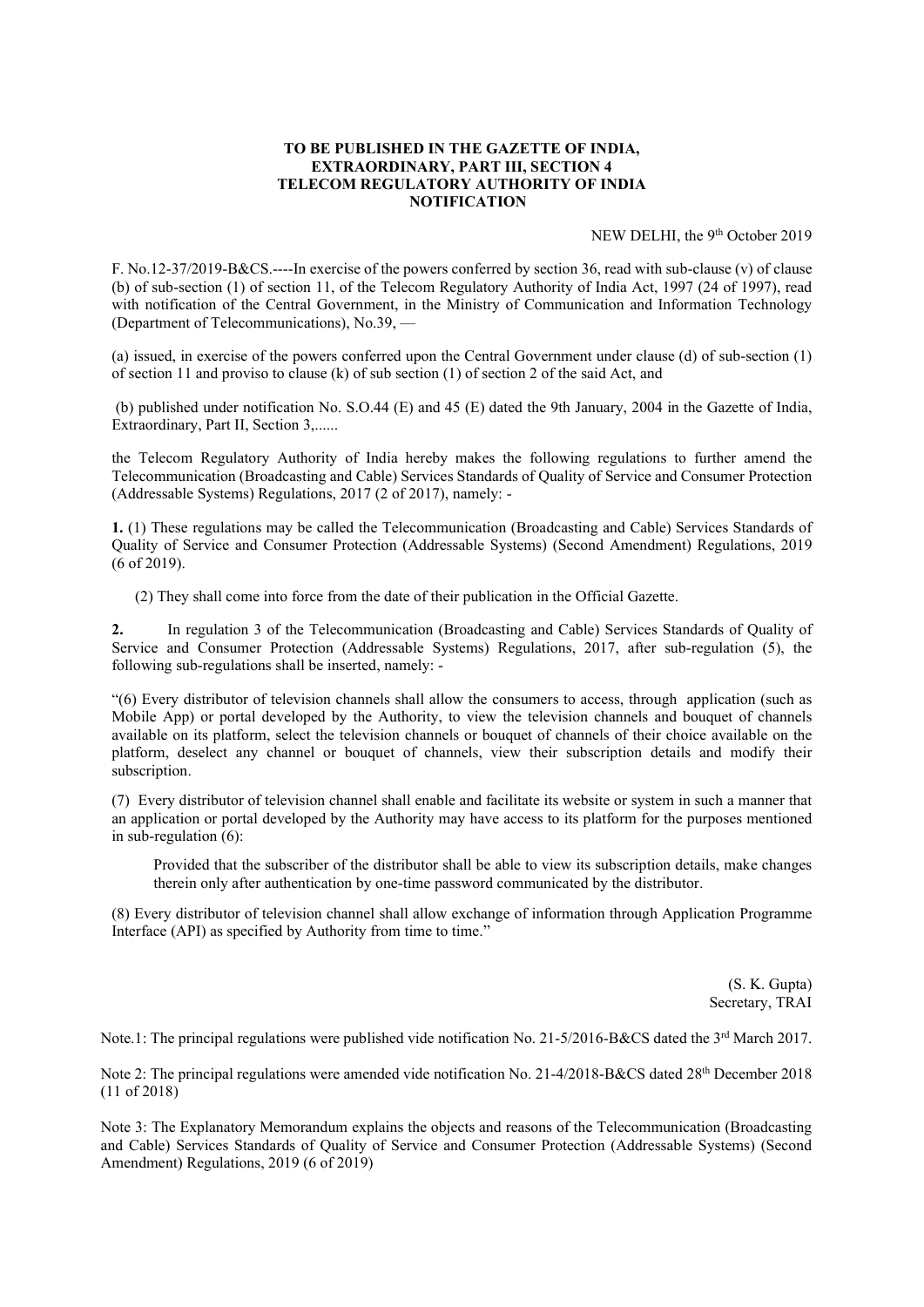## Explanatory Memorandum to Telecommunication (Broadcasting and Cable) Services Standards of Quality of Service and Consumer Protection (Addressable Systems) (Second Amendment) Regulations, 2019 (6 of 2019)

TRAI, on 3rd March 2017, notified the 'New Regulatory Framework' (or the New Framework) for Broadcasting and Cable services. The new framework came into effect on 29th December 2018. However, to provide enough time to subscribers for exercising their options, the Authority provided time up to 31st January 2019.

The said framework comprises of the following regulations and Tariff Order: -

- a. The Telecommunication (Broadcasting and Cable) Services Interconnection (Addressable Systems) Regulations, 2017
- b. The Telecommunication (Broadcasting and Cable) Services Standards of Quality of Service and Consumer Protection (Addressable Systems) Regulations, 2017
- c. The Telecommunication (Broadcasting and Cable) Services (Eighth) (Addressable Systems) Tariff Order,2017

2. TRAI's new regulations/orders for the television and broadcasting sector gave freedom to consumers to select television channels they want to watch. To ensure proper implementation of the new framework, TRAI has made number of efforts such as series of meetings with Distribution Platform Operators (DPOs), publicity in electronic and news media, interactions with customer groups etc. Despite this, TRAI was in receipt of several complaints from the consumers that they are not able to choose the TV channels conveniently on the web portal/apps of the DPOs.

3. TRAI setup an internal committee to check functioning of existing APPs and websites of major DPOs. The committee observed that the process of selecting TV channels on various DPOs platform is cumbersome and the process of subsequent change in the existing subscription is even more tedious. The basic information such as details of existing TV channels subscription is also not visible to subscribers. To ensure proper choice to the consumers, the Authority also issued directions and show cause notices to some DPOs.

4. In order to address above issue, the Authority, in the larger public interest, felt need to have Channel Selection System developed by third party to facilitate easy channel selection by consumers. Accordingly, the Authority issued Draft Regulation (Second Amendment) to The Telecommunication (Broadcasting and Cable) Services Standards of Quality of Service and Consumer Protection (Addressable Systems) Regulations 2017 on  $9<sup>th</sup>$  August 2019, inviting written comments from stakeholders by  $22<sup>nd</sup>$  August 2019.

5. The basic objective of TRAI was to allow third party to create an app so that consumers should have ease in selection of channels and bouquets (addition/deletion) of their choice, view their subscription and modify the same which would result in reduction of TV viewing charges for consumers by optimising their subscription.

6. On request of some of the stakeholders, the last date for submission of comments was extended upto  $29<sup>th</sup>$ August 2019. Through this draft regulation (second amendment), TRAI sought comments of the stakeholders on the issue of developing of APP by third parties and consequent sharing of information using Application Program Interface (API) between DPOs and consumers to have ease in selection of channels of their choice and reduce TV viewing charges by optimizing their subscription while allowing them to view channels of their interest.

7. On the draft regulation, comments were received from 27 stakeholders and the same were uploaded in TRAI website. Some of the stakeholders suggested that the Authority should lay down basic minimum specification and guidelines that an App of any DPO should have as the TPD App is not offering anything unique which cannot be built by the DPOs in their current systems.

8. While some of the stakeholders raised issues like data confidentiality, security and misuse of consumer information by third party App developers and there is no guarantee of ensuring that the confidential data shared by the subscribers/DPOs would not be divulged. Further, it was also mentioned that the TPDs are not under the TRAI ambit.

9. Some of the stakeholders were in support of the draft regulation and welcomed this very innovative move to democratize the channel selection process and mentioned that this may eventually pave the way for fairness and equality for the subscribers and further stated that this will more effectively offer assistance to the consumers in choosing their wanted TV channel according to the new tariff regime. They have also stated that this will allow consumers securely communicate with the DPOs through APPs and Portals. The IT Application will also facilitate